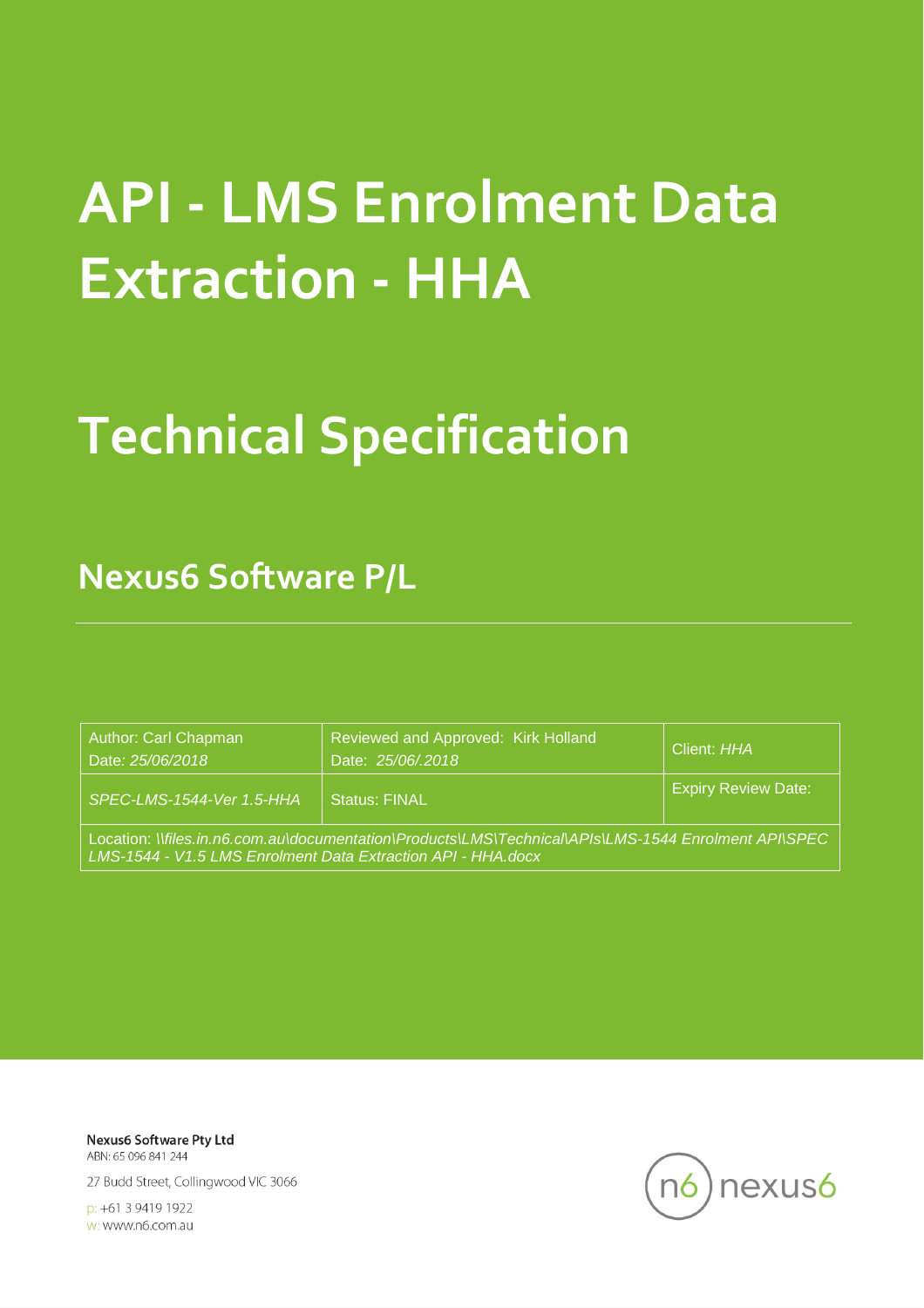

# **Table of Contents**

| 1  |        |  |
|----|--------|--|
| 2  |        |  |
| 3  |        |  |
|    | 3.1    |  |
|    | 3.2    |  |
| 4  |        |  |
| 5  |        |  |
|    | 5.1    |  |
|    | 5.2    |  |
| 6  |        |  |
| 7  |        |  |
|    | 7.1    |  |
|    | 7.2    |  |
| 8  |        |  |
| 9  |        |  |
| 10 |        |  |
| 11 |        |  |
|    | 11.1   |  |
| 12 |        |  |
| 13 |        |  |
| 14 |        |  |
| 15 |        |  |
| 16 |        |  |
|    | 16.1   |  |
| 17 |        |  |
|    |        |  |
|    | 17.1   |  |
|    | 17.1.1 |  |
|    | 17.1.2 |  |
|    | 17.1.3 |  |
|    | 17.1.4 |  |
|    | 17.1.5 |  |
| 18 |        |  |
| 19 |        |  |
| 20 |        |  |
| 21 |        |  |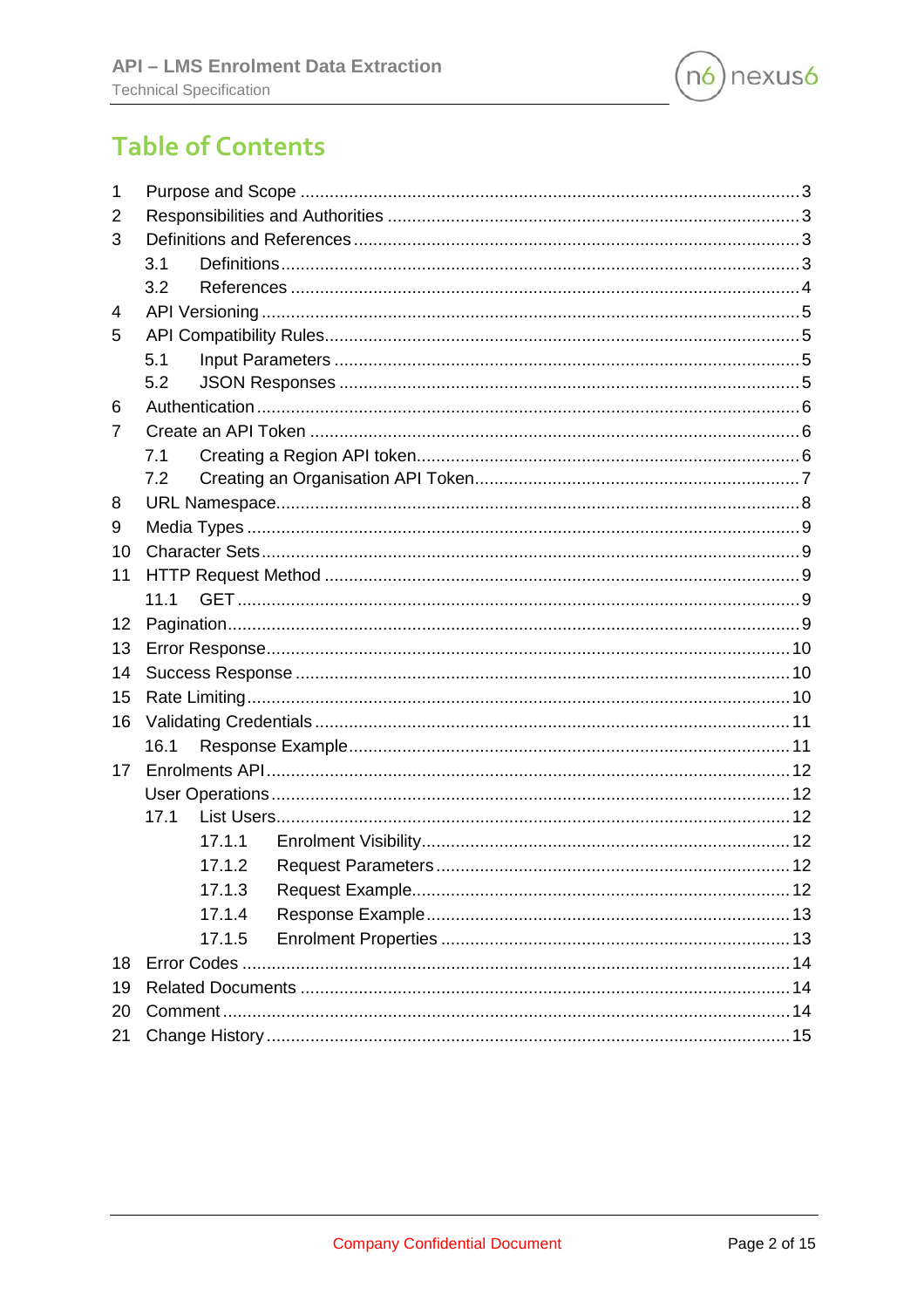

## <span id="page-2-0"></span>**1 Purpose and Scope**

The purpose of this document is to describe the RESTful API that allows users to extract LMS enrolment data.

# <span id="page-2-1"></span>**2 Responsibilities and Authorities**

#### **All Staff**:

- have the authority to recommend modifications to this document if they believe it is deficient or if the change will enhance its quality;
- are responsible for familiarising themselves with the content of this document as required and when directed.

The **Quality Representative** is responsible for:

• managing this document in accordance with the Document and Record Management process.

**Senior Management** are responsible for:

- certifying that this document conforms to all relevant standards, regulatory requirements and internal requirements;
- approving any change or modification to this document that affects product quality;
- ensuring that all staff have access to an approved copy of this document when required to perform their job.

# <span id="page-2-2"></span>**3 Definitions and References**

## <span id="page-2-3"></span>**3.1 Definitions**

| <b>Term</b>        | <b>Definition</b>                                                                                                                                                                    |
|--------------------|--------------------------------------------------------------------------------------------------------------------------------------------------------------------------------------|
| <b>RESTful API</b> | REST is an acronym for Representational State Transfer.<br>A RESTful API is an application program interface (API)<br>that uses HTTP requests to GET, PUT, POST, and<br>DELETE data. |
| API versioning     | API versioning provides the ability to alter behaviour<br>between different clients.                                                                                                 |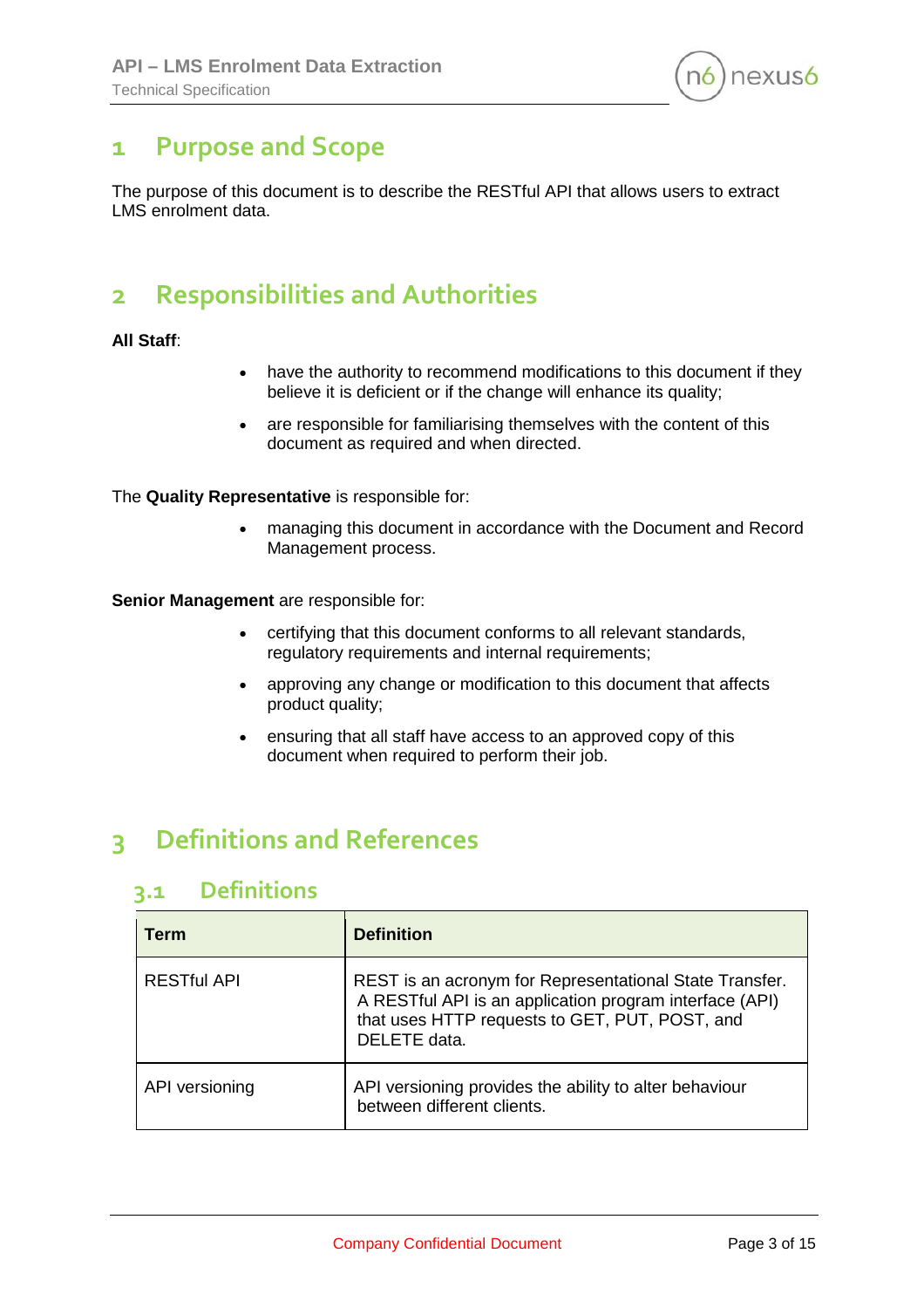

| Term        | <b>Definition</b>                                                                                                                                  |
|-------------|----------------------------------------------------------------------------------------------------------------------------------------------------|
| <b>JSON</b> | JSON (JavaScript Object Notation) is a lightweight data-<br>interchange format. It is based on a subset of the<br>JavaScript Programming Language, |

Refer to the Nexus6 Glossary for further definitions.

## <span id="page-3-0"></span>**3.2 References**

Below is an incomplete list of references that assist in understanding the requirements and interpretations if this procedure.

- 10 Best Practises for Better RESTful API [http://blog.mwaysolutions.com/2014/06/05/10-best-practices-for-better](http://blog.mwaysolutions.com/2014/06/05/10-best-practices-for-better-restful-api/)[restful-api/](http://blog.mwaysolutions.com/2014/06/05/10-best-practices-for-better-restful-api/)
- GitHub API v3 GitHub Developer Guide <https://developer.github.com/v3/>
- Twitter API <https://dev.twitter.com/rest/reference/get/search/tweets>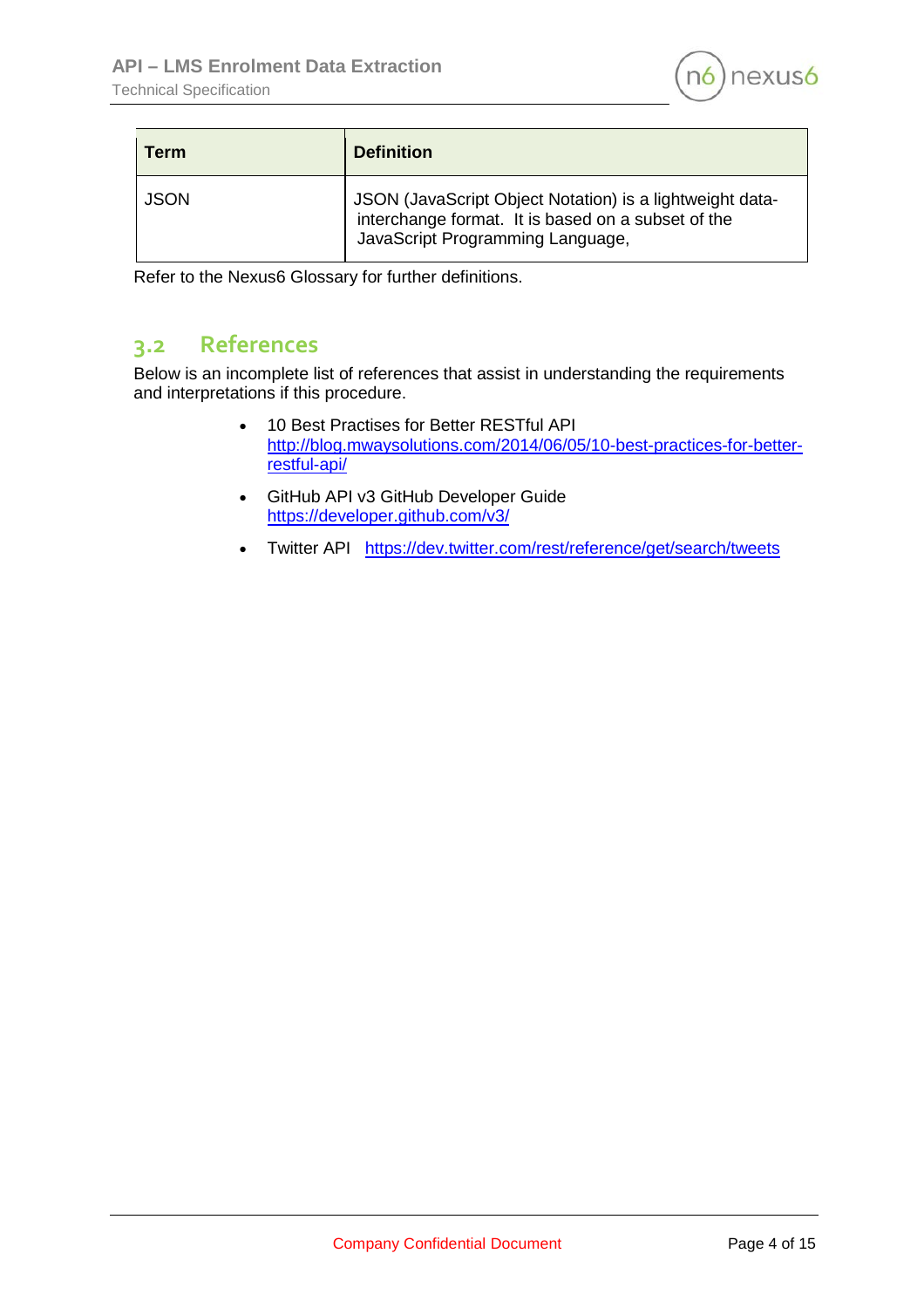

# <span id="page-4-0"></span>**4 API Versioning**

The LMS API is a versioned API. Nexus6 reserves the right to add new parameters, properties, or resources to the API without advance notice. These updates are considered non-breaking and the compatibility rules below should be followed to ensure your application does not break. Breaking changes such as removing or renaming an attribute will be released as a new version of the API. Nexus6 will provide a migration path for new versions of APIs and will communicate timelines for end-of-life when deprecating APIs.

# <span id="page-4-1"></span>**5 API Compatibility Rules**

#### <span id="page-4-2"></span>**5.1 Input Parameters**

- a) Requests are compatible irrespective of the order in which the query parameters appear.
- b) Requests are compatible irrespective of the order in which the properties of the JSON parameters appear
- c) New query parameters may be added to future versions of requests.
- d) Existing query parameters cannot be removed from future versions of requests.
- e) Existing properties cannot be removed from the JSON parameters in future versions of requests.

#### <span id="page-4-3"></span>**5.2 JSON Responses**

- a) Responses are compatible irrespective of the order in which the properties appear.
- b) New properties may be added to future versions of the response.
- c) Existing properties cannot be removed from future versions of the response.
- d) Properties with null values may be omitted by responses.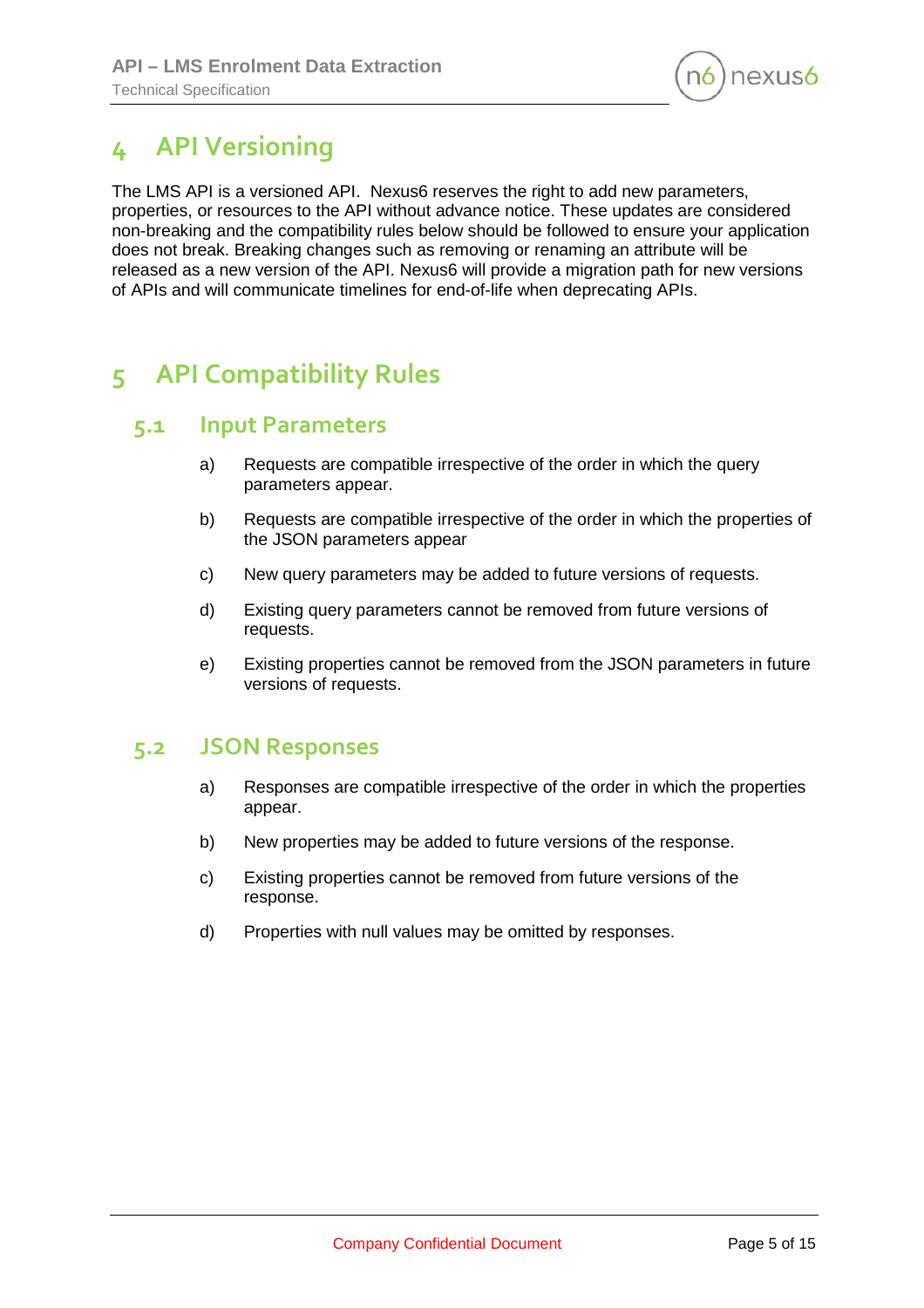

# <span id="page-5-0"></span>**6 Authentication**

The LMS API requires the HTTP basic authentication scheme for authentication. All requests must have a valid API key specified in the HTTP Authorization header with the Basic scheme.

Authorization: Basic 00QCjAl4MlV-WPXM…0HmjFx-vbGua

The authorisation token value is constructed by concatenating the API Token Public Key and the API Token Private key together separated by a colon character (:), and then encoding the full string using Base64. This is essentially what a browser does when requesting username and password to access a site and allows testing of the API from a browser.

See **Create an API Token** (Section [7\)](#page-5-1) for instructions on how to get an API key for your Organisation or Region.

# <span id="page-5-1"></span>**7 Create an API Token**

API Requests made using the API token generated for a Region or Organisation, will allow the retrieval of enrolments for any learners who belong to the respective Region or Organisation. If the Region/Organisation is the parent of several child Regions/Organisations, then the token will provide access to the enrolments of all learners belonging to the child Regions/Organisations.

### <span id="page-5-2"></span>**7.1 Creating a Region API token**

To create a Region API Token:

- 1. Log into **hha.southrock.com** as a user with the Region Admin role.
- 2. Select Organisation > Regions in the left-hand menu.

*The Region Details screen is displayed.*

3. Select API Tokens tab.

*The API Tokens screen is displayed*

|                   | Region Admin: John Smith [john.smith] |                      |                                      |                     |                          | Home   My Details   My Notifications   Help   Resources   Exit |
|-------------------|---------------------------------------|----------------------|--------------------------------------|---------------------|--------------------------|----------------------------------------------------------------|
| <b>Details</b>    | <b>Organisations</b>                  | <b>Region Admins</b> | <b>API Tokens</b>                    |                     |                          |                                                                |
| <b>API Tokens</b> |                                       |                      |                                      |                     |                          |                                                                |
|                   | <b>Select Region</b>                  |                      | Australian Capital Territory [ACT] ▼ |                     |                          |                                                                |
| Refresh           |                                       |                      |                                      |                     |                          |                                                                |
|                   | <b>API Token Public Key</b>           | <b>Description</b>   |                                      | <b>Created Date</b> | <b>Created By</b>        | <b>Action</b>                                                  |
|                   | KEY9HYCTEIJ1GOX                       | Remote ACT HR system |                                      | 24-JUN-2018         | Smith, John [john.smith] | 0                                                              |
|                   |                                       |                      |                                      |                     |                          |                                                                |
|                   | Create API Token                      |                      |                                      |                     |                          |                                                                |
|                   |                                       |                      |                                      |                     |                          |                                                                |

4. Use the Select Region drop-down to choose the Region utilising the token and click the **Refresh** button.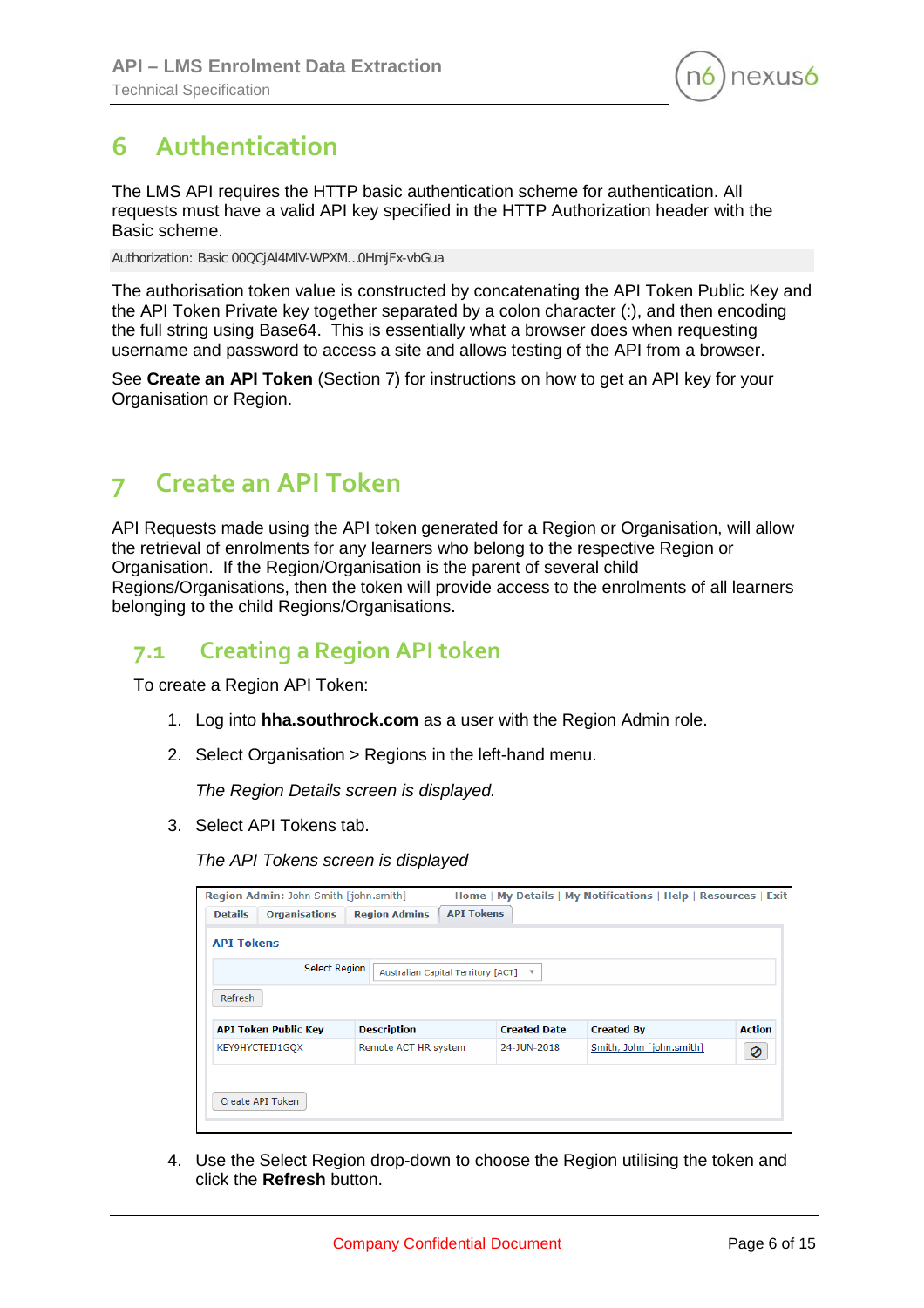

#### 5. Click the **Create API Token** button.

*The Create API Token screen is displayed in a new pop-up window.*

| <b>Create API Token</b>     |  |                                                                                    |  |  |  |
|-----------------------------|--|------------------------------------------------------------------------------------|--|--|--|
| A                           |  | You must make a note of your API token at this point, as you will only see it once |  |  |  |
|                             |  |                                                                                    |  |  |  |
| API Token Public Key        |  | KEY9ENE3GN74XLG                                                                    |  |  |  |
| API Token Private Key       |  | IwgexnyOzS3tnIhVlkPF                                                               |  |  |  |
| <b>Authorization Header</b> |  | Authorization: Basic S0VZOUVORjNHTlo0WExHOkl3cWV4bnlPelMzdG5JaFZsa1BG              |  |  |  |
| <b>Description</b>          |  |                                                                                    |  |  |  |
| OK<br>Cancel                |  |                                                                                    |  |  |  |

The system generates a new token, showing you the Public and Private keys, along with the full Authorization Header to be used with this token.

**IMPORTANT:** For security reasons, you will have no future access to your Private Key for a given API Token, therefore you should record that Private Key for your own reference. If the key is lost, a new API token must be created so a new Private Key can be generated.

6. Enter an optional description to describe the intended usage of the API token and click the **OK** button.

*The system displays the new token in the API Tokens screen.* 

To revoke/delete an API key, click associated the **Revoke** button in the Action column.

#### <span id="page-6-0"></span>**7.2 Creating an Organisation API Token**

To create an Organisation API Token:

- 1. Log into **hha.southrock.com** as a user with the Organisation Admin role.
- 2. Select Organisation in the right-hand menu.

*The Organisation Details screen is displayed.*

3. Select the API Tokens tab.

*The API Tokens screen is displayed.*

| <b>Details</b>      | <b>Staff</b>                | Region                     | <b>Sub Organisations</b>     | Curriculum | <b>API Tokens</b>   | Maintenance              |               |
|---------------------|-----------------------------|----------------------------|------------------------------|------------|---------------------|--------------------------|---------------|
| <b>■ API Tokens</b> |                             |                            |                              |            |                     |                          |               |
|                     |                             | <b>Select Organisation</b> | ALBANY HOSPITAL [ALBAN-HOSP] |            | ×                   |                          |               |
|                     |                             |                            |                              |            |                     |                          | Refresh       |
|                     | <b>API Token Public Key</b> |                            | <b>Description</b>           |            | <b>Created Date</b> | <b>Created By</b>        | <b>Action</b> |
|                     | KEYKPGLA87HGKX7             |                            | Remote Albany HR system      |            | 24-JUN-2018         | Smith, John [john.smith] | 0             |
|                     | Create API Token            |                            |                              |            |                     |                          |               |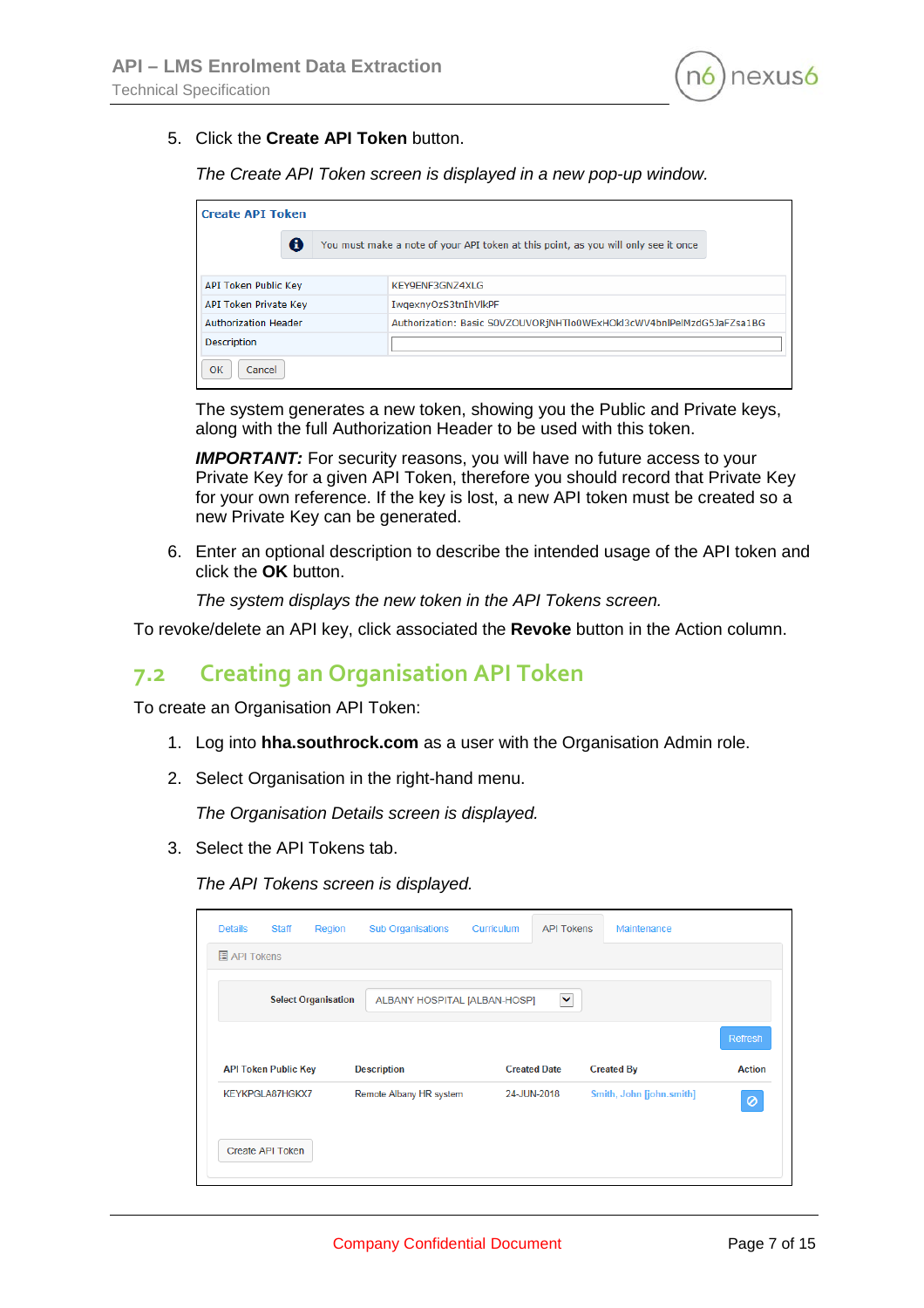

- 4. Use the Select Organisation drop-down to choose the Organisation utilising the token and click the **Refresh** button.
- 5. Click the **Create API Token** button.

*The Create a New API Token screen is displayed in a new pop-up window.*

| ⊕                           | You must make a note of your API token at this point, as you will only see it once |
|-----------------------------|------------------------------------------------------------------------------------|
| API Token Public Key        | KEYVO6GVFHRO268                                                                    |
| API Token Private Key       | 5AVdbc5KX01wfCEEROsY                                                               |
| <b>Authorization Header</b> | <b>Authorization: Basic</b><br>S0VZVk82R1ZGSFJPMjY4OjVBVmRiYzVLWDAxd2ZDRUVST3NZ    |
| Description                 |                                                                                    |

The system generates a new token, showing you the Public and Private keys, along with the full Authorization Header to be used with this token.

**IMPORTANT:** For security reasons, you will have no future access to your Private Key for a given API Token, therefore you should record that Private Key for your own reference. If the key is lost, a new API token must be created so a new Private Key can be generated.

6. Enter an optional description to describe the intended usage of the API token and click the **OK** button.

*The system displays the new token in the API Tokens screen.* 

To revoke/delete an API key, click the associated **Revoke** button in the Action column.

### <span id="page-7-0"></span>**8 URL Namespace**

a) All URLs listed in the documentation should be preceded with your organisation's subdomain and API version:

#### **https://hha.southrock.com/api/{apiversion}**

- b) The API version is currently v1
- c) All API requests must use the HTTPS scheme.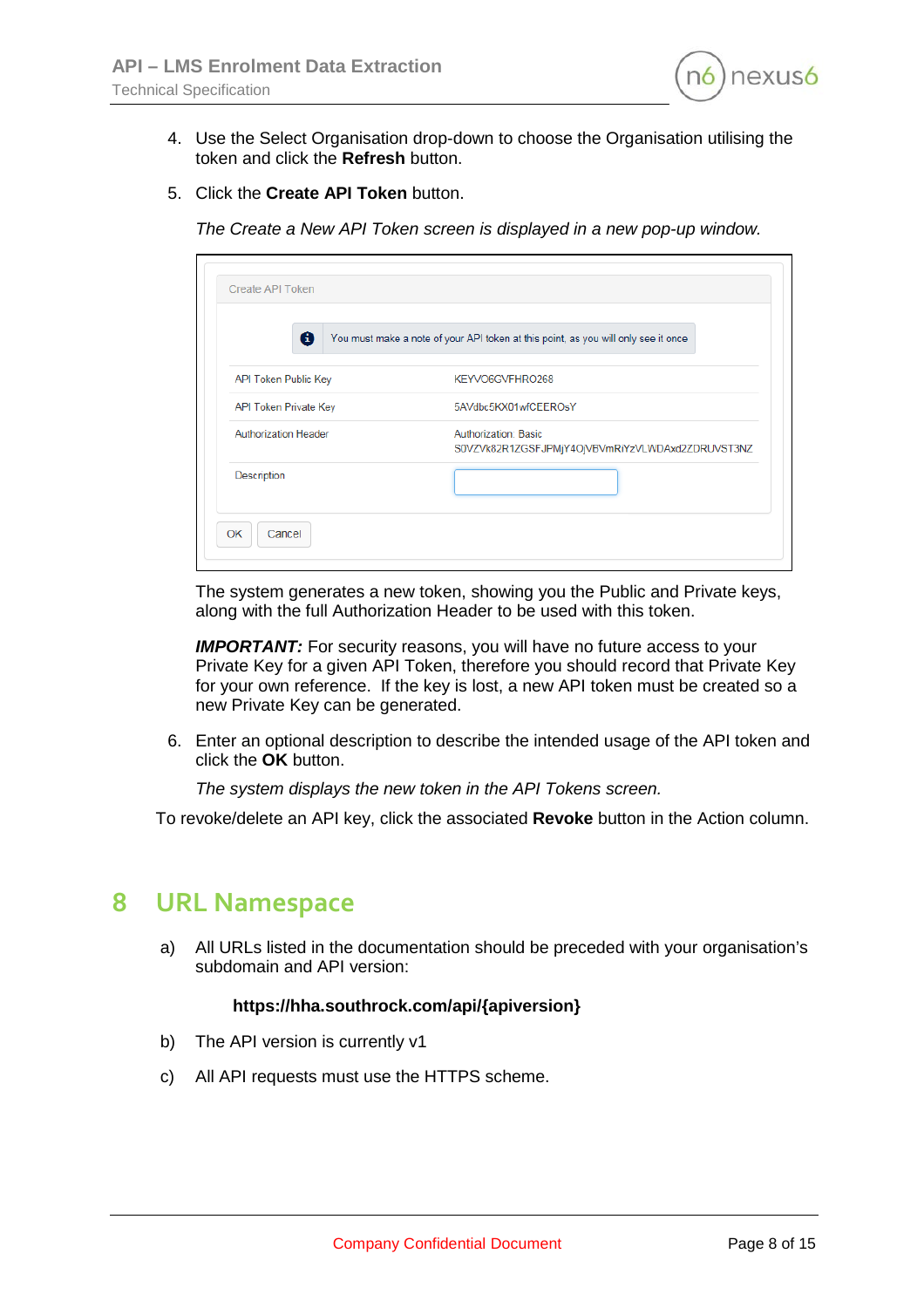

# <span id="page-8-0"></span>**9 Media Types**

- a) The API currently only supports JSON as an exchange format. Be sure to set both the Content-Type and Accept headers for every request as application/json.
- b) JSON responses, including errors, may contain user input. To help prevent potential cross-site scripting attacks, make sure to properly escape all values before use in a browser or any HTML context.
- c) All Date objects are in ISO 8601 format: **YYYY-MM-DD**

## <span id="page-8-1"></span>**10 Character Sets**

Nexus6 supports a subset of the UTF-8 specification. Specifically, any character that can be encoded in three bytes or less is supported. BMP characters and supplementary characters that must be encoded using four bytes, are not supported at this time.

## <span id="page-8-2"></span>**11 HTTP Request Method**

Where possible, the LMS API strives to use appropriate HTTP request methods for each action.

#### <span id="page-8-3"></span>**11.1 GET**

GET is used for retrieving resources.

## <span id="page-8-4"></span>**12 Pagination**

Requests that return a list of resources support paging. Pagination is based on absolute row number and is specified in the start query parameter. You can also set a custom page size with the limit parameter.

|       | <b>Parameter Description</b>                                                                           |
|-------|--------------------------------------------------------------------------------------------------------|
| start | This is the starting row number of individual objects that are returned in each page.                  |
| limit | This is the maximum number of individual objects that are returned in each page (defaults)<br>to 200). |

#### The Link header introduced by RFC 5988 includes pagination details as follows:

Link: <https://hha[.southrock.com/api/v1/enrolments?start=401&limit=200>](http://southrock.com/api/v1/enrolments?start=401&limit=200); rel="next",

<https:// hha[.southrock.com/api/v1/enrolments?start=10801&limit=200>](http://southrock.com/api/v1/enrolments?start=10801&limit=200); rel="last",

<https:// hha[.southrock.com/api/v1/enrolments?start=1&limit=200>](http://southrock.com/api/v1/enrolments?start=1&limit=200); rel="first",

<https:// hha[.southrock.com/api/v1/enrolments?start=201&limit=200>](http://southrock.com/api/v1/enrolments?start=201&limit=200); rel="prev"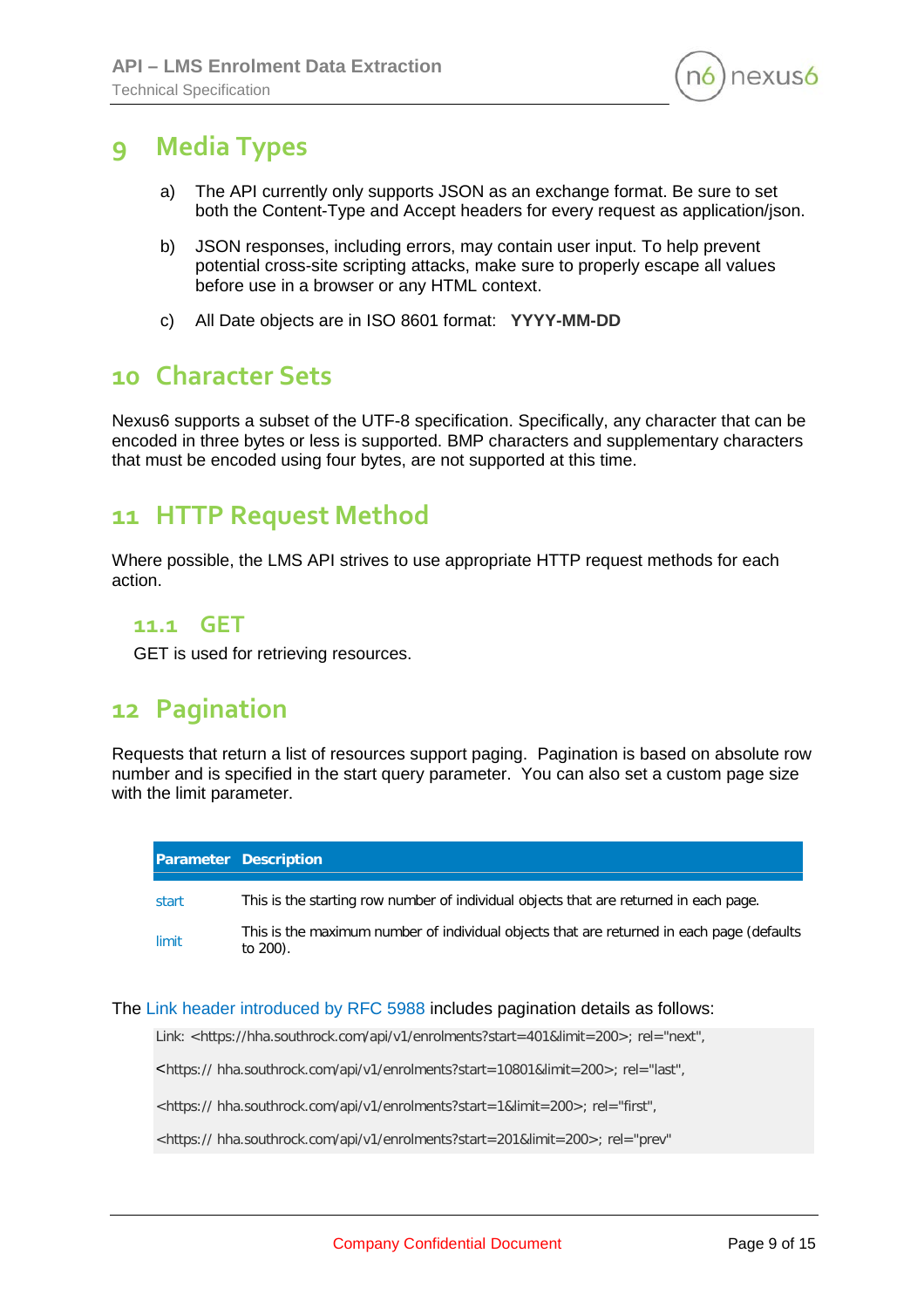

When the **Link header doesn't include a link to the next page of results**, it means that the end has been reached.

The **X-Total-Count** header returns the total number of individual objects that can be returned for the request.

# <span id="page-9-0"></span>**13 Error Response**

All requests that result in an error will return the appropriate 4xx or 5xx error code with a custom JSON error object containing a message attribute with a natural language explanation of the error.

```
{
  "error": {
   "message": "Invalid parameter found: limit, expected Positive Integer",
   "code": "E3010",
  }
}
```
A full list of error codes can be found in the Error Codes specification.

## <span id="page-9-1"></span>**14 Success Response**

All requests on success will return a 200 status.

## <span id="page-9-2"></span>**15 Rate Limiting**

The number of API requests for HHA is limited for all APIs.

The following three headers are set in each response:

- a) X-Rate-Limit-Limit the rate limit ceiling that is applicable for the current request.
- b) X-Rate-Limit-Remaining the number of requests left for the current rate-limit window.

HTTP/1.1 200 OK

X-Rate-Limit-Limit: 60

X-Rate-Limit-Remaining: 15

If the rate limit is exceeded, an HTTP 429 Status Code is returned. The current Rate Limit is on a per-site basis.

**Rate limits are enforced for HHA as 60 requests per minute**.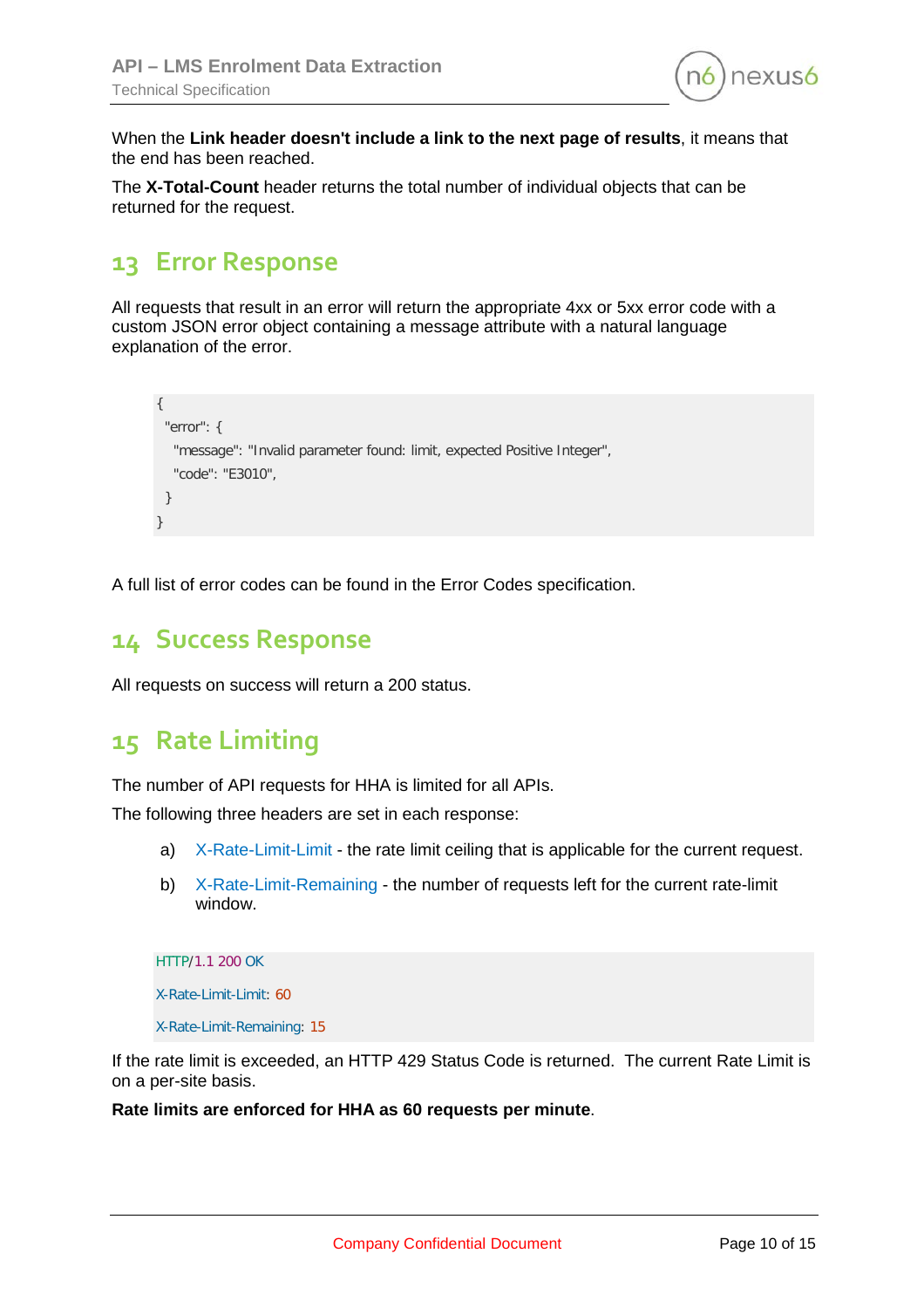

# <span id="page-10-0"></span>**16 Validating Credentials**

**GET /api/v1** validates the authorization credentials and fetches some basic information about the region or organisation depending on the API Token type.

```
Request Example
```
curl -v -X GET \ -H "Authorization: Basic {api\_token}" \

```
"https://hha.southrock.com/api/v1"
```
## <span id="page-10-1"></span>**16.1 Response Example**

Response when a Region API Token is used to authorize the request:

```
{
 "ORGGRP_CODE": "EDU",
  "ORGGRP_NAME": "Education"
}
```
Response when an Organisation API Token is used to authorize the request:

```
{
 "ORG_CODE": "MONA-UNIV-MBBS-STUD",
  "ORG_NAME": "Monash University - MBBS Students"
}
```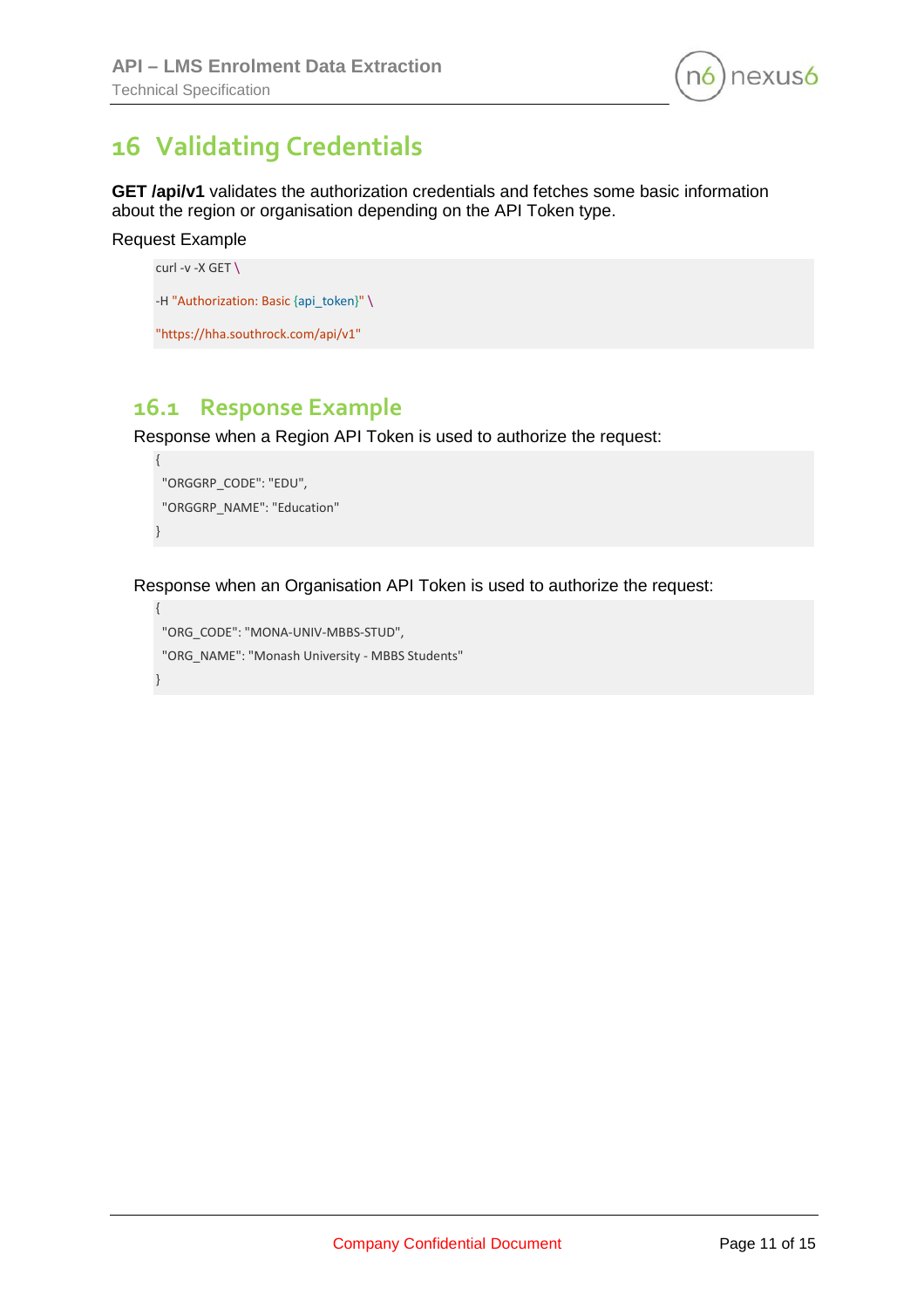

## <span id="page-11-0"></span>**17 Enrolments API**

The LMS Enrolments API provides operations to manage enrolments in your region/organisation.

## <span id="page-11-1"></span>**User Operations**

#### <span id="page-11-2"></span>**17.1 List Users**

#### **GET /api/v1/enrolments**

Lists completed enrolments by date range. This request duplicates the LMS Completed Training Summary report Organisation/Course/Learner Results logic and provides the results as a JSON result set.

#### <span id="page-11-3"></span>**17.1.1 Enrolment Visibility**

Depending on whether a Region or Organisation API Token is used to authorize the request, enrolments returned by this request are those for learners belonging to the same Region/Organisation, or any region/organisation lower in the Region/Organisation hierarchy, as the API token used to authorise the request is associated with.

#### <span id="page-11-4"></span>**17.1.2 Request Parameters**

- List All Visible Enrolments (no parameters)
- List Visible Enrolments with a Filter (ORGCODES/SDATE/EDATE)

| Parameter       | <b>Description</b>                                                                                                                                                                                                                 | <b>Parameter</b><br><b>Type</b> | <b>Data</b><br><b>Type</b> | <b>Required</b> | <b>Default</b> |
|-----------------|------------------------------------------------------------------------------------------------------------------------------------------------------------------------------------------------------------------------------------|---------------------------------|----------------------------|-----------------|----------------|
| <b>ORGCODES</b> | Select enrolments for learners<br>belonging to the organisation code<br>(can be repeated to allow selection of<br>multiple organisations)<br>N.B. ORGCODES values not visible to<br>the authorization API Token will be<br>ignored | URL                             | String                     | <b>FALSE</b>    | <b>ALL</b>     |
| <b>SDATE</b>    | Select enrolments with actual ending<br>date greater than or equal to this date                                                                                                                                                    | URL                             | Date                       | <b>FALSE</b>    | ALL            |
| EDATE           | Select enrolments with actual ending<br>date less than or equal to this date                                                                                                                                                       | URL                             | Date                       | <b>FALSE</b>    | ALL            |
| start           | Specifies the starting row of the<br>results returned                                                                                                                                                                              | URL                             | <b>Number</b>              | <b>FALSE</b>    | 1              |
| limit           | Specifies the number of results<br>returned                                                                                                                                                                                        | URL                             | <b>Number</b>              | <b>FALSE</b>    | 200            |

• If you don't specify a value for limit only 200 results will be returned. The maximum value for limit is 500.

#### <span id="page-11-5"></span>**17.1.3 Request Example**

curl -v -X GET \ -H "Authorization: Basic {api\_token}" \ "https://hha.southrock.com/api/v1/enrolments?SDATE=2017-01-01&ORGCODES=BOND-UNIV&ORGCODES=QBIT"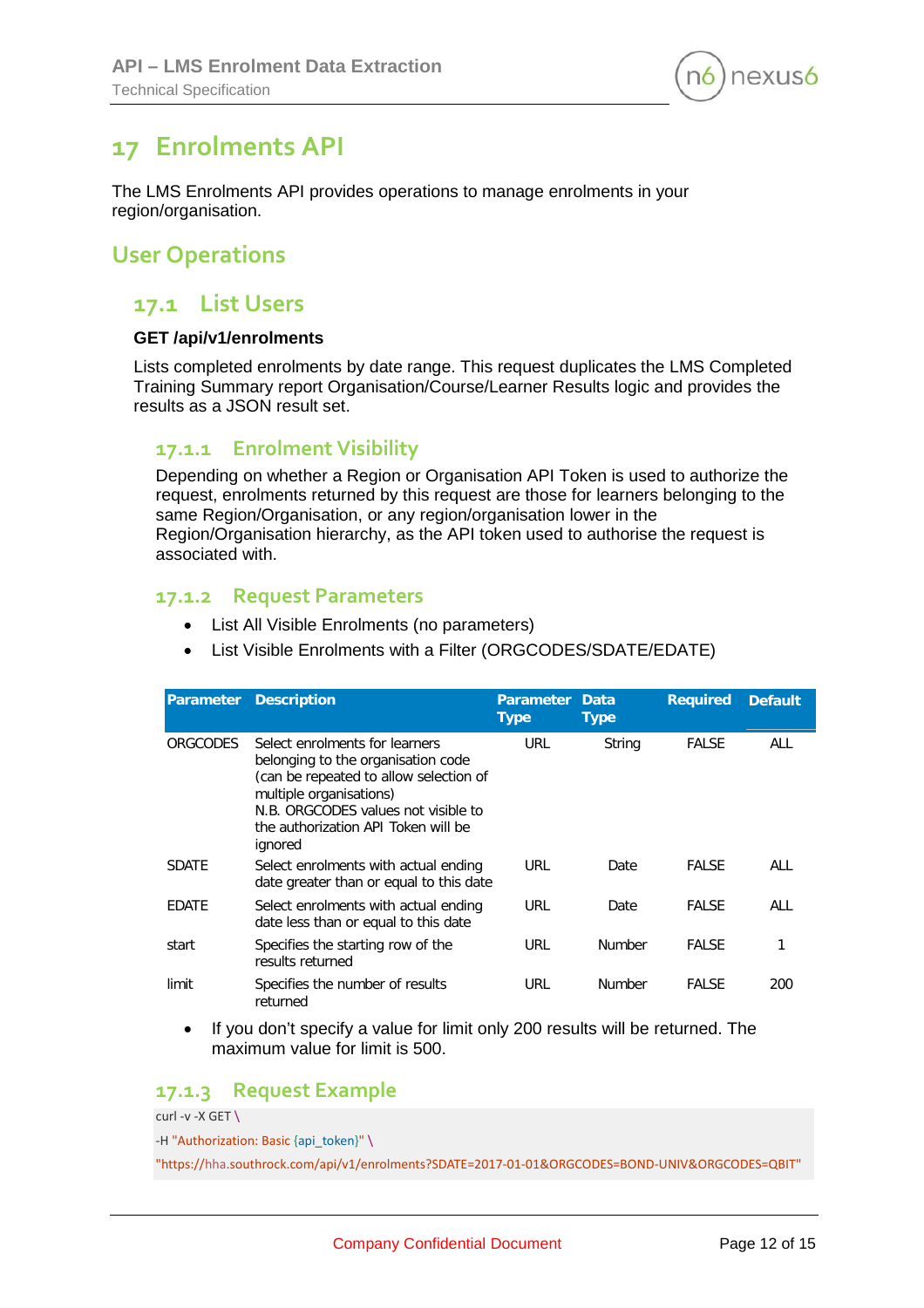

#### <span id="page-12-0"></span>**17.1.4 Response Example**

```
[
  {
   "LR_FNAME": "John",
   "SCH_AEDATE": "2017-01-19",
   "ORG_CODE": "MONA-UNIV-MBBS-STUD",
   "RNUM": "10",
   "LR_SNAME": "Student",
   "ORG_NAME": "Monash University - MBBS Students",
   "CRS_DESC": "Infection Control Orientation - direct patient contact",
   "SCH_SCORE": "100.00",
   "LR_EMAIL": "john.student@test.southrock.com",
   "CRS_CODE": "INFCRTL_GRP3",
   "LR_ID": "john.student"
  },
  {
   "LR_FNAME": "Betty",
   "SCH_AEDATE": "2017-01-03",
   "ORG_CODE": "MONA-UNIV-MBBS-STUD",
   "RNUM": "11",
   "LR_SNAME": "Student",
   "ORG_NAME": "Monash University - MBBS Students",
   "CRS_DESC": "Hand Hygiene Student Health Practitioners Online Learning Module",
   "SCH_SCORE": "100.00",
   "LR_EMAIL": "betty.student@test.southrock.com",
   "CRS_CODE": "STUDENTS_HHA",
   "LR_ID": "betty.student"
 },
]
```
#### <span id="page-12-1"></span>**17.1.5 Enrolment Properties**

| Parameter  | <b>Description</b>                       | <b>DataType</b> |
|------------|------------------------------------------|-----------------|
| ORG_CODE   | The Organisation code for the enrolment  | String          |
| ORG_NAME   | The Organisation name for the enrolment  | String          |
| CRS_CODE   | The course code for the enrolment        | String          |
| CRS_DESC   | The course description for the enrolment | String          |
| LR_ID      | The learner id for the enrolment         | String          |
| LR SNAME   | The learner last name for the enrolment  | String          |
| LR FNAME   | The learner first name for the enrolment | String          |
| LR_EMAIL   | The learner email for the enrolment      | String          |
| SCH_AEDATE | The completion date of the enrolment     | Date            |
| SCH_SCORE  | The learner score for the enrolment      | <b>Number</b>   |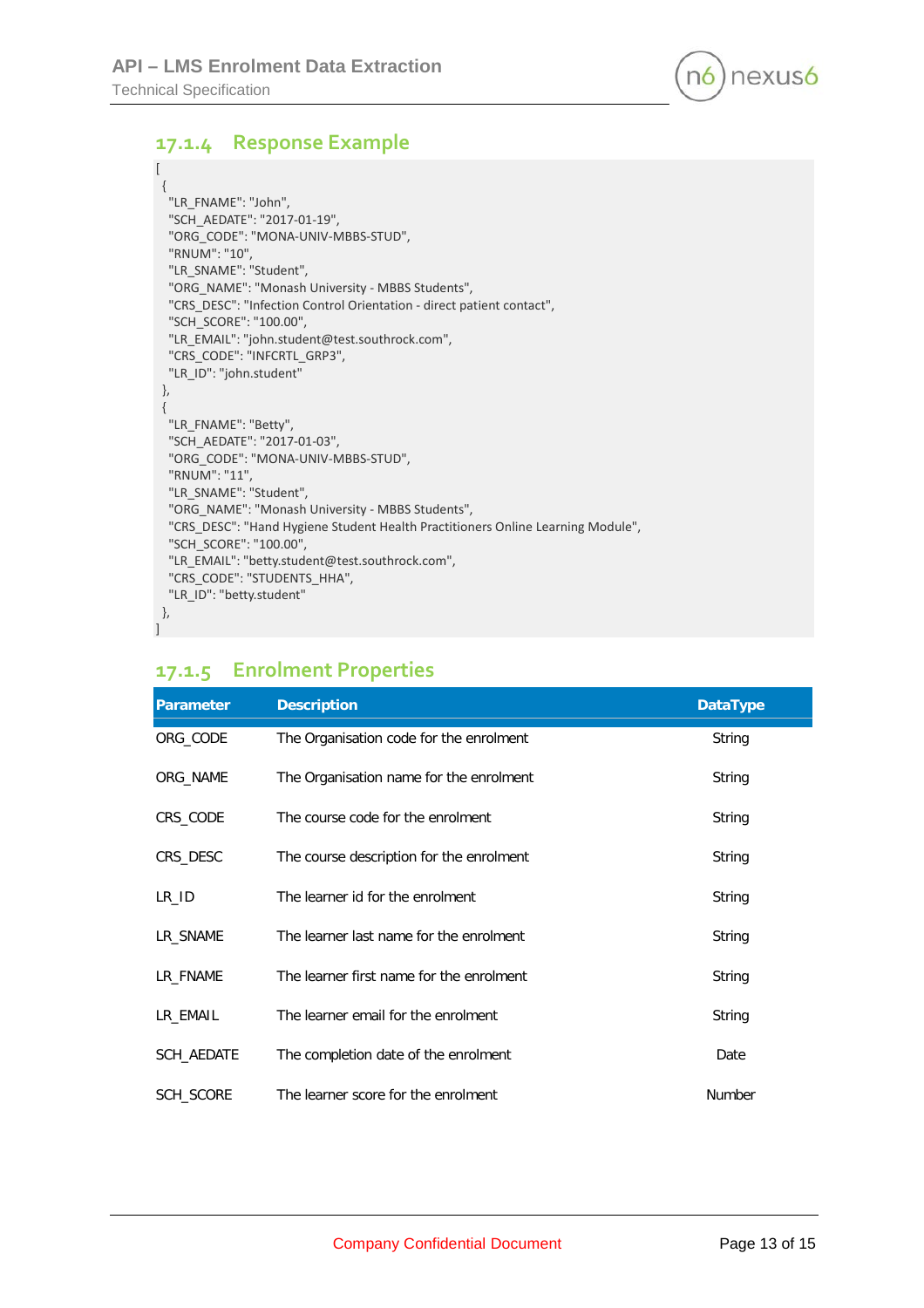

# <span id="page-13-0"></span>**Error Codes**

| <b>HTTP Status</b> | <b>ErrorCode</b> | <b>Description</b>                                    |
|--------------------|------------------|-------------------------------------------------------|
| 401                | E1010            | Authentication failed                                 |
| 400                | E1020            | Bad API token type                                    |
| 429                | E1030            | API call exceeded rate limit due to too many requests |
| 404                | E2010            | API Version not supported                             |
| 404                | E2020            | Endpoint not supported                                |
| 404                | E2030            | HTTP request method not supported                     |
| 400                | E3010            | Bad request parameter                                 |
| 500                | E9010            | <b>Internal Server Error</b>                          |

# <span id="page-13-1"></span>**Related Documents**

None

## <span id="page-13-2"></span>**Comment**

| <b>Comment</b> | <b>Author</b> | <b>Date</b> |
|----------------|---------------|-------------|
|                |               |             |
|                |               |             |
|                |               |             |